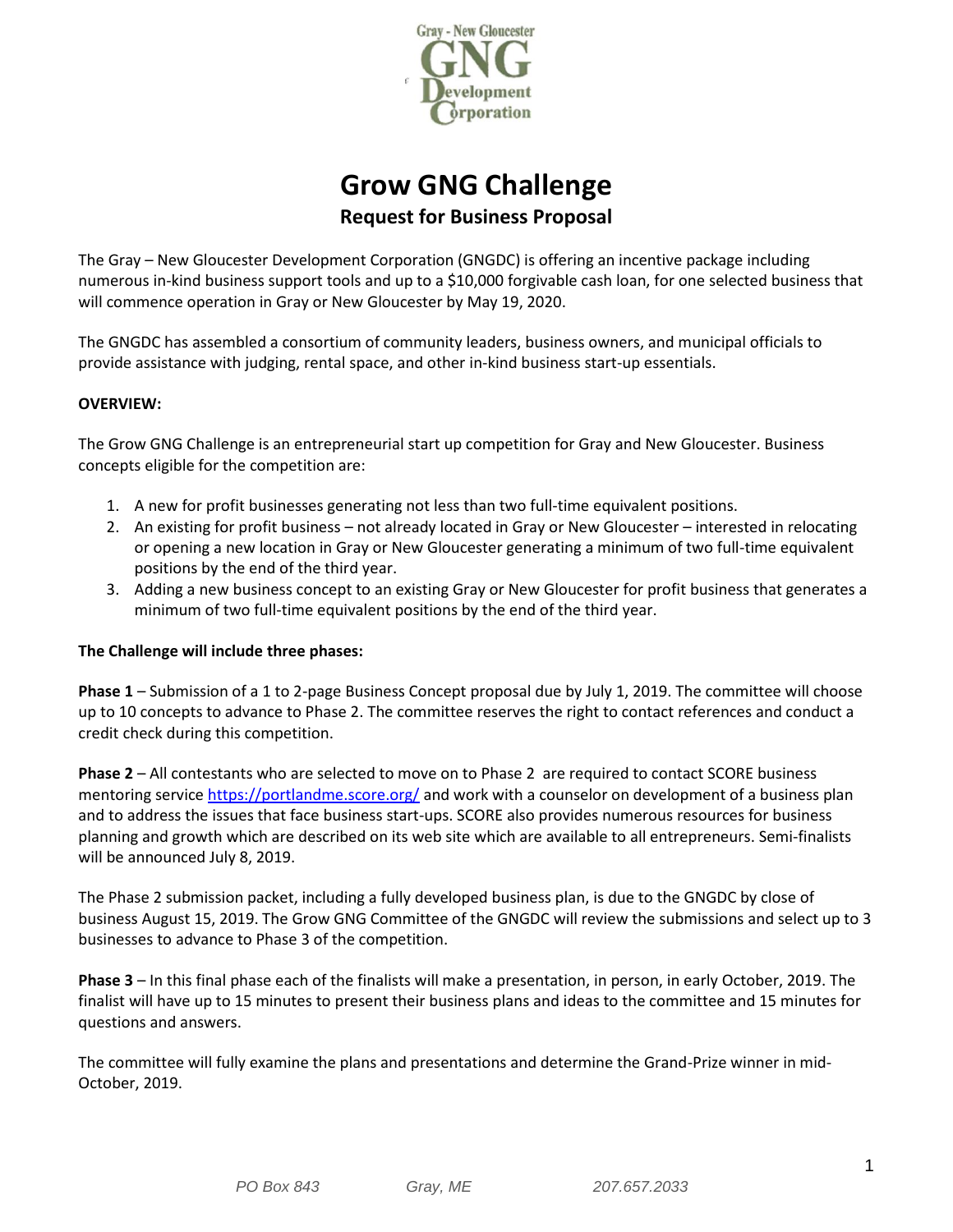

# **CONTEST GOALS:**

- To continue innovative recruitment of businesses that will enhance the business mix in Gray and New Gloucester.
- To encourage businesses, interested in opening an additional or expanded location or relocating, to consider Gray and New Gloucester.
- To provide entrepreneurial businesses a head-start during the most difficult period of business operation (the first year).
- To strengthen the economy and the business environment of Gray and New Gloucester, enhancing the business mix and complementing the efforts of current businesses.
- To transform empty business spaces into more attractive and beneficial locations.
- To build a "buzz" and promote GNG as a great place to start a business.

## **SUBMISSIONS:**

## **Submission requirements Phase 1 and 2:**

Include one (1) electronic copy t[o GrowGNG@gngdc.com](mailto:GrowGNG@gngdc.com). Please place "Grow GNG Submission" in the subject line.

All Phase 1 and 2 electronic submissions must be received no later than 5:00 pm on the dates shown in the timeline and delivered via email in a pdf document t[o GrowGNG@gngdc.com.](mailto:GrowGNG@gngdc.com)

The GNGDC reserves the right to reject all submissions and re-solicit this competition.

# **DEFINITIONS:**

- Town the Town of Gray or the Town of New Gloucester
- Contest or Challenge the GNGDC business incentive initiative described herein

# **WHY OPEN A BUSINESS IN GNG?**

- Strategically located between Lewiston and Portland, with direct access to the Maine Turnpike at Exit 63.
- Readily available space in a variety of historic buildings and other spaces. Lease rates and taxes currently lower than larger cities.
- High daily traffic count as Gray is at the convergence of 5 state highways at "the heart of it all".
- A strong community presence with annual events including the Patriot Crossroads Soccer Challenge, Crystal Lake Ice Fishing Derby, Patriot 5K, New Gloucester Fair Days, Gray Blueberry Festival and several other events.
- Tourist oriented points of interest include the Maine Wildlife Park, Sabbathday Shaker Village, various lakes (Crystal, Little Sebago, Sabbathday and Forest), Spring Meadows Golf Course and Country Club, Pineland Farms Campus, and hiking/cross country trails on Libby Hill.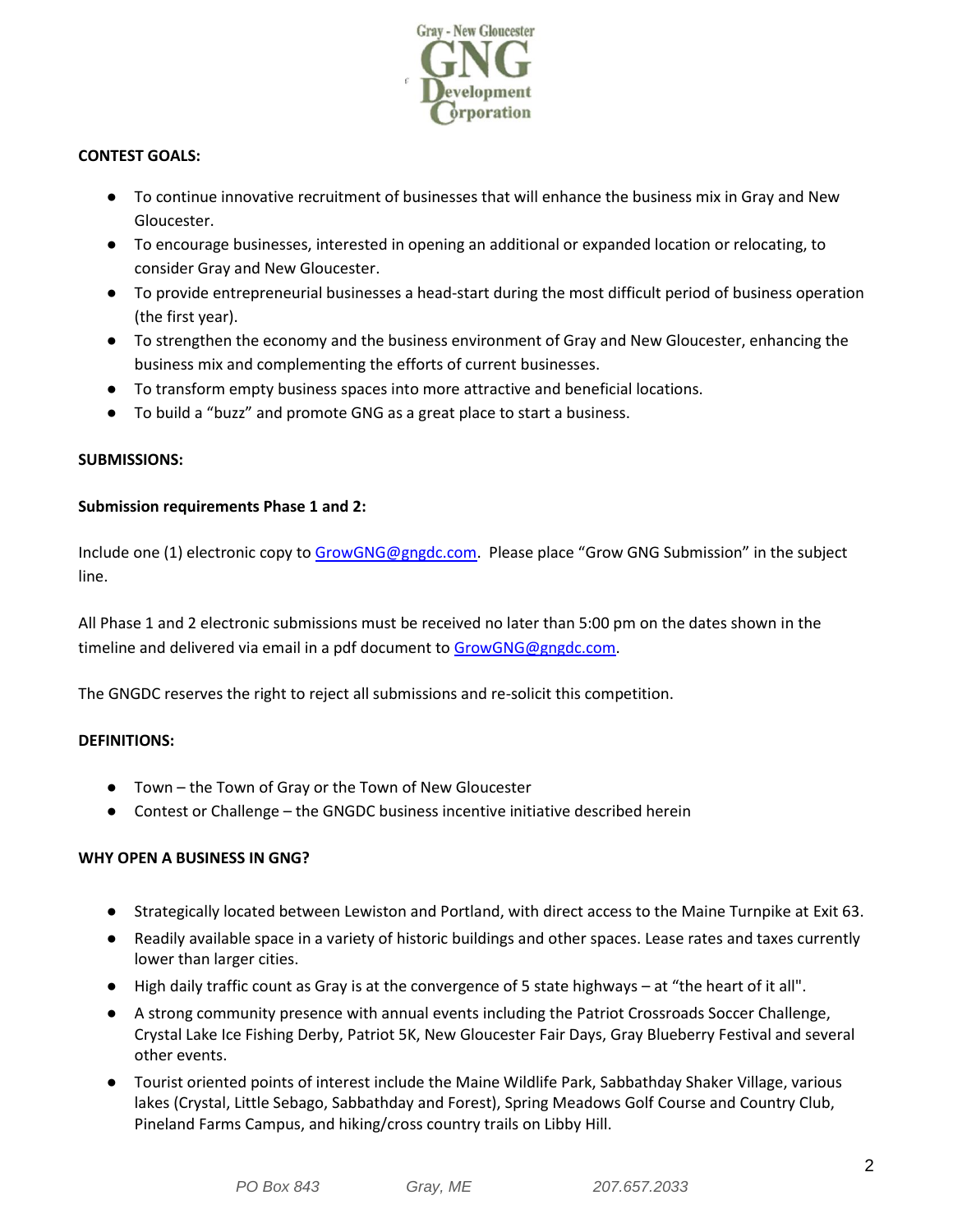

## **PRIZES:**

The Grand Prize winner will receive a package including in-kind business support tools and up to \$10,000 in a forgivable loan.

# **Forgivable Loan**

This loan will be processed through normal loan procedures specified by the GNGDC. Repayment of loan principal will be delayed for three (3) years, with interest only payments required during that time. A formal promissory note will be created with conditions including the generation of a minimum of two full-time equivalent positions by the end of the third year, compliance with all codes and permits, attendance at educational or coaching sessions per year for three years, or other reasonable and appropriate steps that will be determined commensurate with the type of business selected. If all conditions are met at the end of thirty-six (36) months, the loan principal will be forgiven.

- *Refer to Terms and Conditions on the promissory note which will be the binding legal instrument between GNGDC and selected business owner.*
- *The loan requires proof of at least a 1-to-1 match from the contestant***.** *The loan check will not be dispersed to the winner until the promissory note has been processed and proof of a matching investment if presented to the GNGDC.*

#### **JUDGING AND SCORING CRITERIA:**

Judges will be comprised of representatives from the GNGDC, the Gray Town Planner, the New Gloucester Town Planner, one banking professional, and one business owner each from Gray and New Gloucester. Judges will be responsible for selecting those who will advance into the next stages.

# **Pitches and Plans will be reviewed based on the following criteria, in priority order:**

- Clarity of plan. (Business plans and projections should evolve and become more detailed with each phase of the judging.)
- Special entrepreneurial spirit or likelihood to build a "buzz" in Gray or New Gloucester. This may include special customer service or marketing expertise.
- Level of successful business experience/qualifications to run a successful business.
- Available human and financial resources to run a business successfully.
- Complementary with businesses, and likelihood to enhance the business climate in the designated target locations, including foot traffic where applicable.

#### **SUBMISSION REQUIREMENTS FOR EACH PHASE:**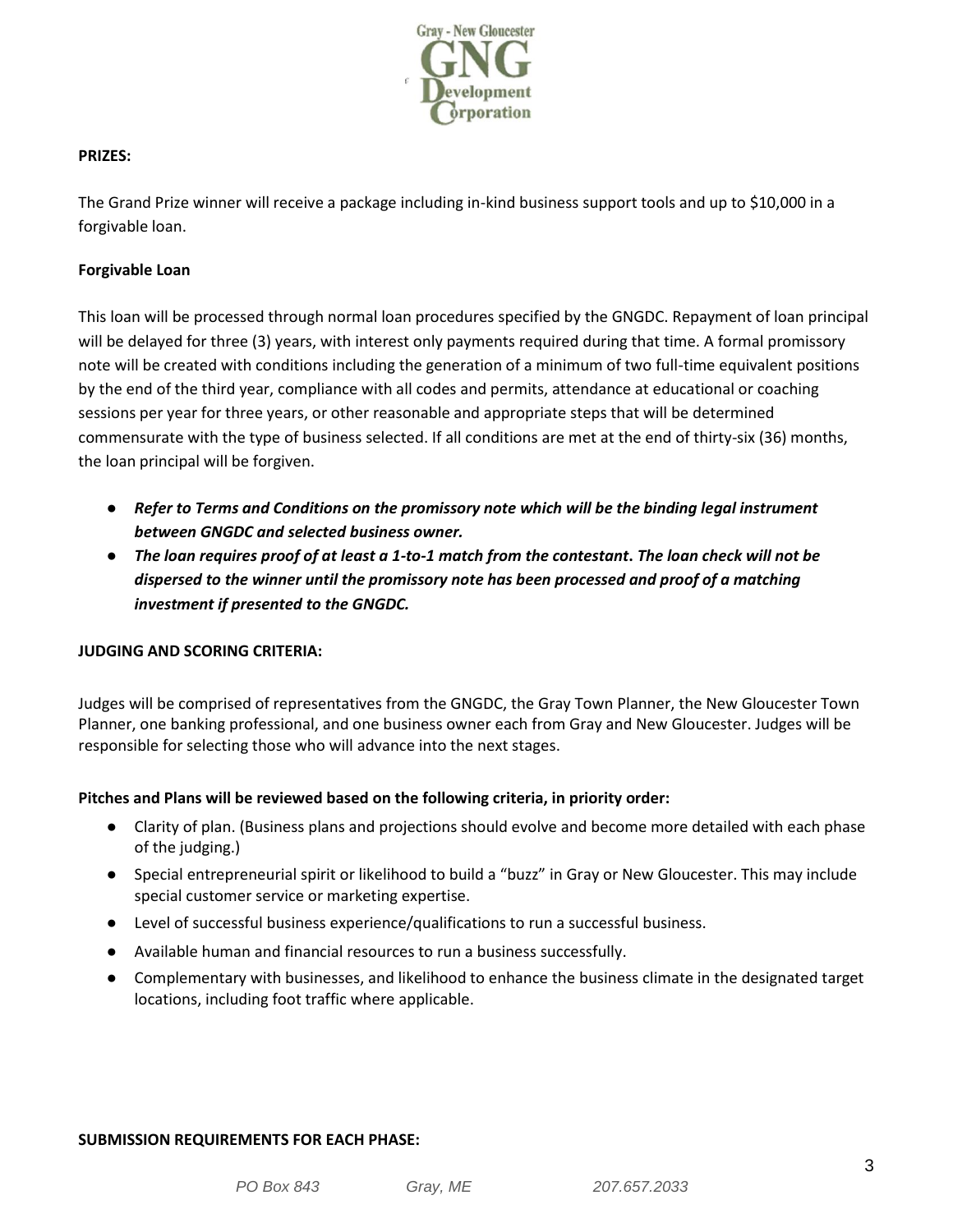

# **Phase 1- Business Concept ("Pitch")**

In addition to completing the GNGDC Grow GNG Competition Submission Form, please submit a maximum twopage description of your business concept by July 1, 2019. Use creativity in the description. Please include the following information (in brief) in your pitch:

- Identify the products or services to be delivered or sold.
- Define and describe the market for this business.
- Indicate how the business will enhance the GNG region as a whole.
- Specify resources and assets available and needed resources to develop this concept (personnel, financing, equipment, etc.).
- State qualifications to develop/expand this business.
- Describe similar existing businesses in the area, and if so, list differences.
- Clarify the unique angle, business name or other information that may really "sell" the committee on your concept.

## **Phase 2- Business Plans**

Contestants who are selected to move on to Phase 2 are to submit a thorough business plan by close of business on August 15, 2019. The judges will select and notify up to 3 finalists by September 15, 2019.

The GNGDC will provide certain template(s) that must be completed and included in the submission, however the applicant may provide additional material as it sees fit. The GNGDC may, at its discretion require additional information that may include, but is not limited to tax returns, P&Ls, and other business documentation.

# **The Phase 2 submission must have all portions of the provided template(s) completed in full.**

Be prepared to address the following:

- Company Summary
- Products/Services Summary
- Market Analysis Summary
- Challenges, Opportunities, and Strategies to maximize success
- Resume, management history and two references
- Financial Plan (projected income, expenses, net profit, pricing, etc.). Provide an explanation of your assumptions.
- List full time and part time jobs created.
- Startup Summary (initial uses and sources)
- A community impact summary statement:
	- o How your business will enhance Gray and or New Gloucester?
	- o How your business can benefit existing businesses?
	- o Why your business stands out?

**Phase 3-Final Pitch**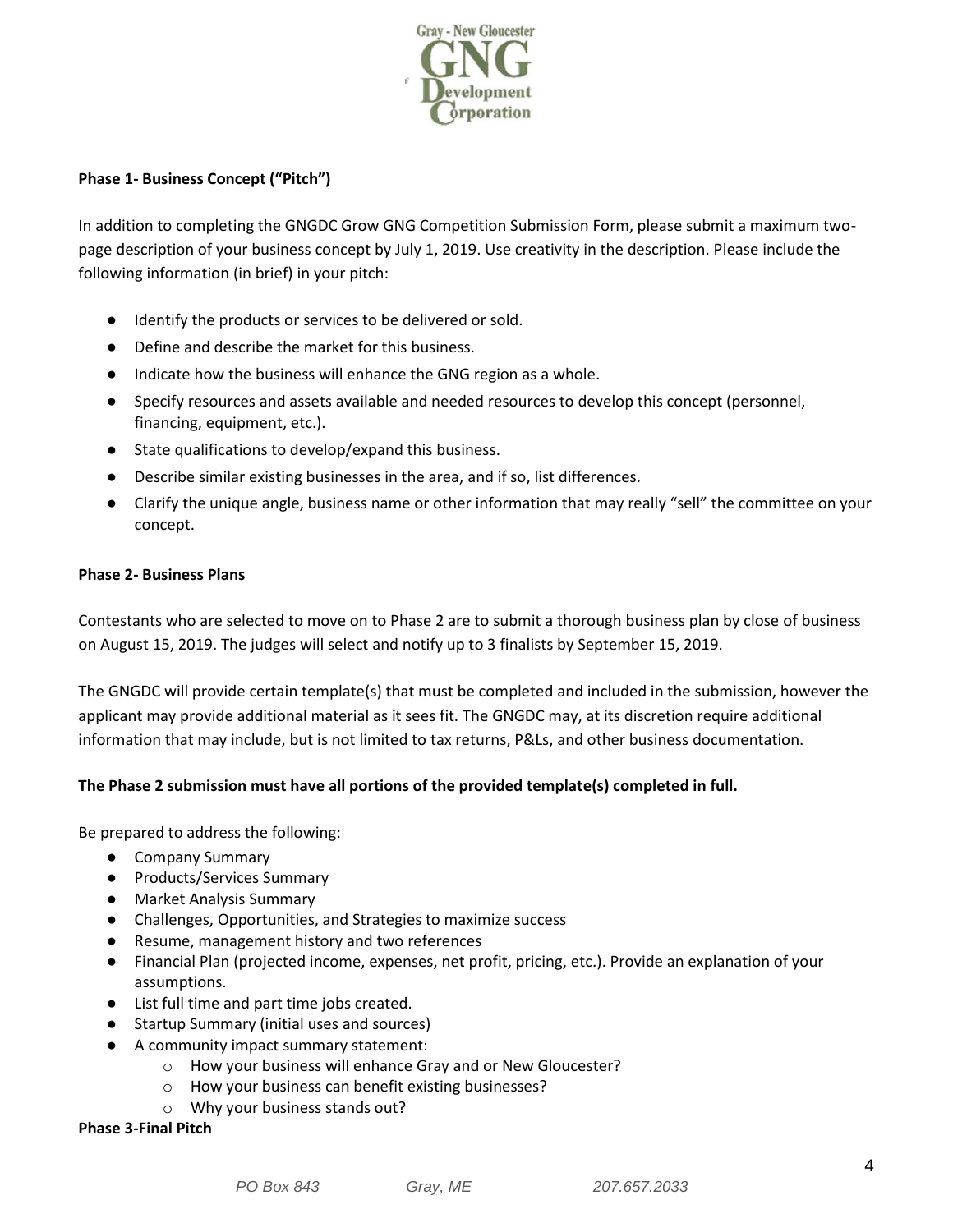

Contestants, selected to advance to Phase 3, will participate in a 30-minute private interview with the judging committee in early October, 2019.

At each interview participants will have up to 15 minutes to present their idea, including the business plan. The presentation can be verbal or include media such as video, PowerPoint, etc. Applicants are responsible to bring any AV equipment necessary for media presentations.

Each presentation will be followed by up to 15-minute Q&A with the judging committee.

Participants will be scheduled in half-hour time slots between 7 PM and 9:00 PM on the evening of the interview.

Phase 3 judging. The location for the judging is to be determined. The winner will be selected and notified in mid-October 2019.

# **ELIGIBILITY:**

- The Contest is open to all legal U.S. residents, 18 years of age or older at the time of entry.
- Proposed businesses can be independent operations or franchised.
- Proposed businesses can be a one-person concept or a team concept.
- Willingness and ability to commit to a three (3) year lease with participating property owners, the terms of which are to be mutually agreed within 30 days of selection.
- An existing business can apply as an expansion, provided it introduces a new element in the current business and increases employment.

# **Official Rules and Regulations**

- Prizes are non-transferable and may not be redeemed for cash; substitutions by prize winners may not be requested.
- The selection committee formed by the GNGDC will judge the business concepts and business plans.
- Participants in this contest agree to these Official Rules and to all decisions of Sponsors and the Selection Committee, which are final and binding in all respects.
- The GNGDC reserves the right to use participant's names, likeness, picture, portrait, voice, biographical information and written submissions and written or oral statements, for advertising and promotional purposes without additional compensation unless required by law.
- By entering the contest, each listed applicant gives permission for the GNGDC to conduct credit and background check as part of phase 3 of the competition.
- The contest rules are not specifically bound by the category in which described (e.g., "Phase 1"). These category separations are to simplify reading of the rules.
- The GNGDC seeks to provide start up support to any viable businesses entering the competition whether or not it wins the Grow GNG competition. All entrants with feasible business plans will be contacted with information about available retail spaces in GNG.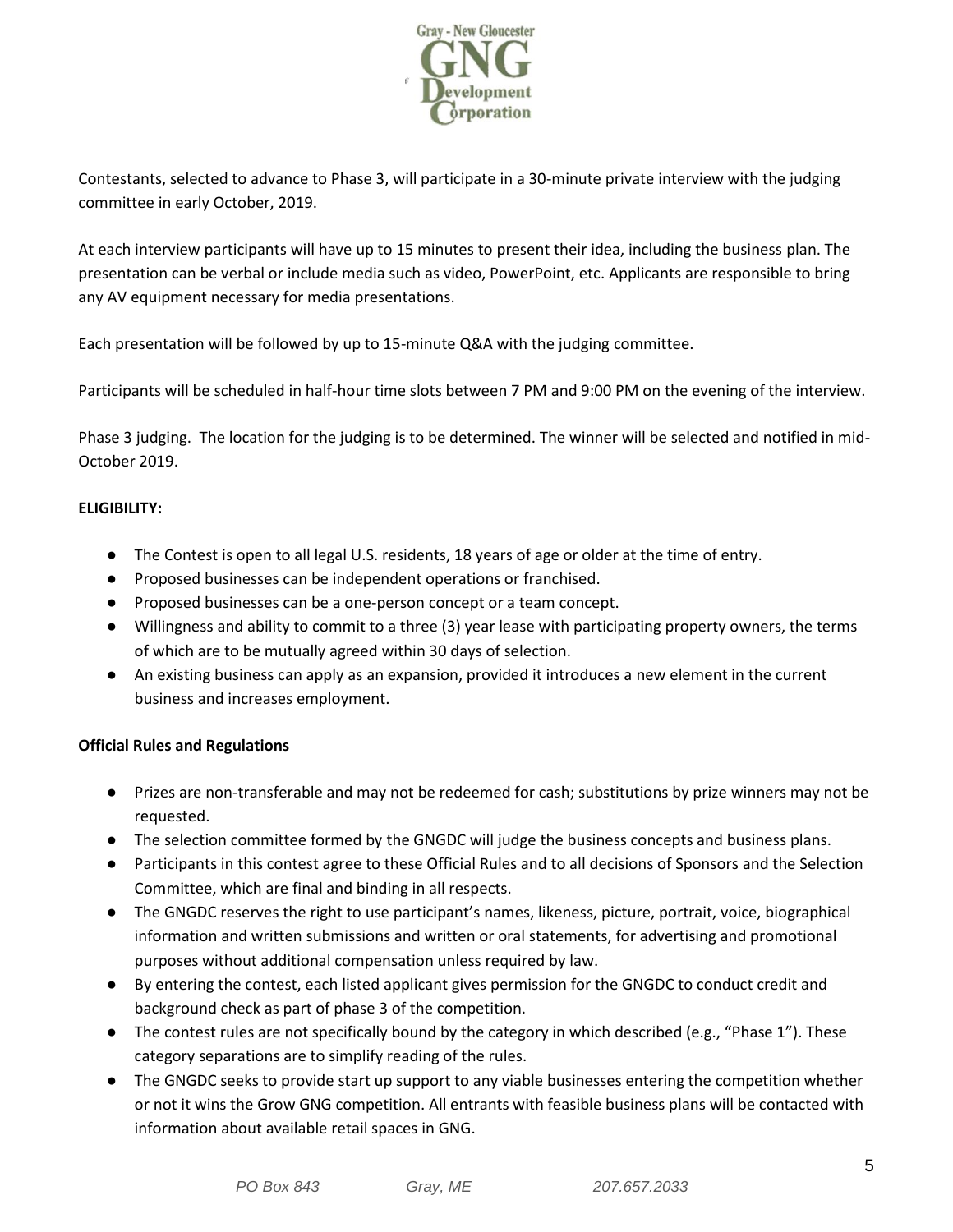

- The winning business will be required to hold sufficient commercial liability insurance with the GNGDC as a "named insured".
- To establish a minimum of the equivalent of two full-time positions by the end of the third year.
- The GNGDC may, at its discretion require additional information that may include, but is not limited to tax returns, P&Ls, and other business documentation.

# **Phase 1**

● All business concept entries must be received at physical or email address indicated by no later than close of business on July 1, 2019. Applications received past the deadline will not be considered for this competition.

# **Phase 2**

- All selected contestants are required to contact SCORE and work with a counselor on business plan writing and the issues that face business start-ups.
- Contestants are required to document the time, date, and material covered with the SCORE counselor, as well as the name and contact information for the counselor.
- All business plan entries (Phase 2) must be received electronically (in industry standard format i.e. DOC or PDF) emailed to [GrowGNG@gngdc.com](mailto:GrowGNG@gngdc.com) no later than 5:00 pm on August 15, 2019. Business plans received past the deadline will not be considered for this competition.

# **Phase 3 and Grand Prize Winners**

- Phase 3 participants must be present to give their presentations at the Phase 3 presentation review meeting the evening of early October, 2019 to be considered for the Grand Prize.
- The GNGDC reserves the right to extend the date for selecting and notifying the winner. The required business opening date will be extended accordingly should such an extension occur.
- The Grand Prize winner shall assume responsibility for the payment of all other expenses that are not part of the incentive package (including, but not limited to insurance, rental tax, permits, and additional legal fees).
- If the Grow GNG Challenge winner chooses to lease with a non-participating property owner, its budget must be reviewed by the selection committee, as this could change budget projections. This could additionally affect the contestant's status as a winner.
- The Grand Prize Winner is required to maintain at least monthly contact with the GNGDC prior to opening, in order to keep it appraised of progress. Contact may be in the form of email, telephone, or inperson communication.
- In accordance with IRS Code regarding prizes and awards, a Form 1099-MISC may be issued by GNGDC to the Grand Prize Winner. Please consult your tax advisor for additional information.
- *Contingency rules for the forgivable loan may be given, which are separate from the contest rules.* Each Winner will be responsible for meeting and complying with all codes and ordinances of the Town as required, including the issuance of any necessary permits. A formal Promissory Note and other loan documents as required will be issued by Androscoggin Bank as the GNGDC's agent. The Note will establish all terms and conditions of the "Forgivable Loan" under the competition for payment deferment and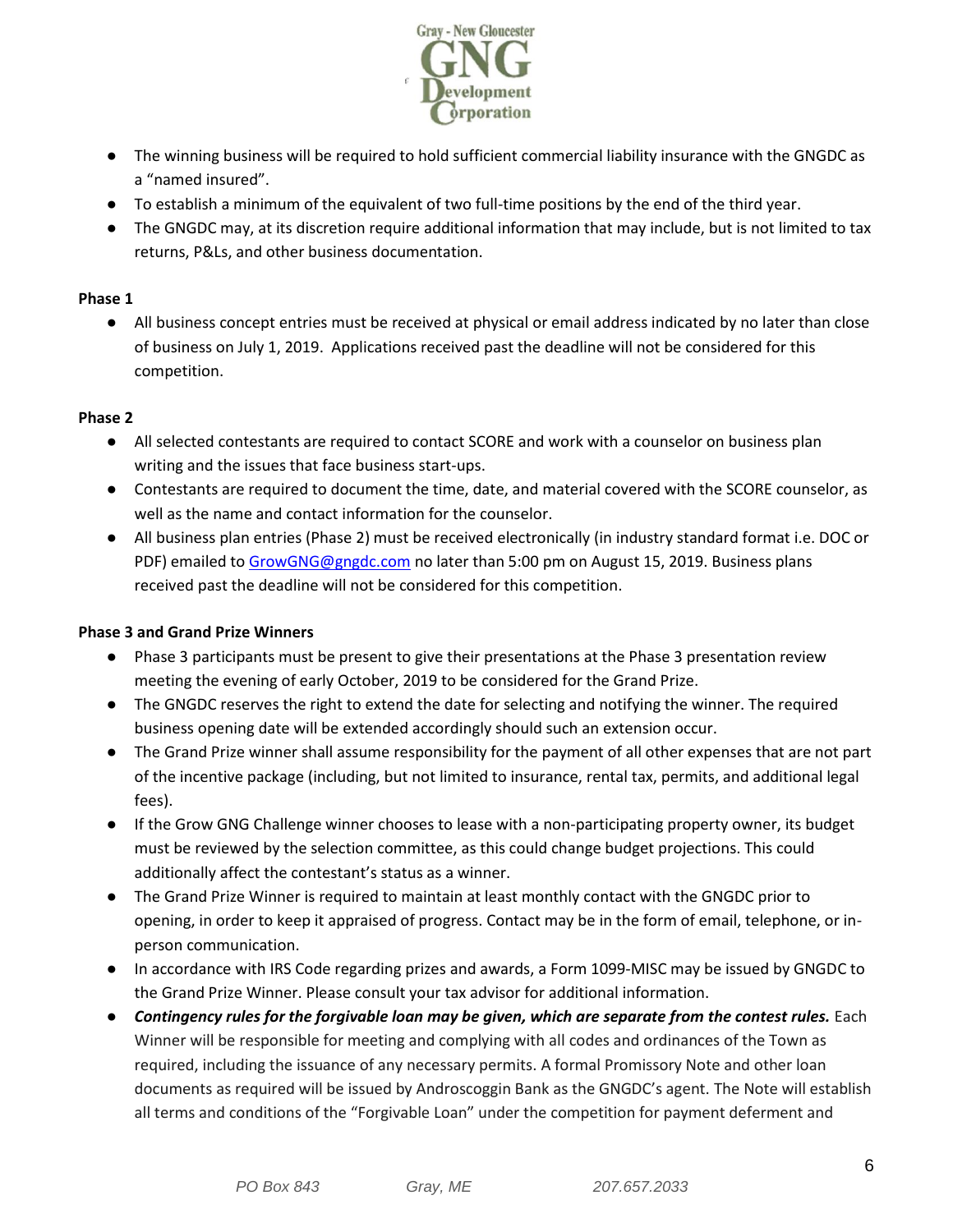

principal forgiveness. Funds will be disbursed upon execution of the Loan Documents and verification of matching funds on an individual basis.

- The winner of the Grand Prize must begin operation no later than May 20, 2020, unless an extension is requested and granted by The GNGDC. If not operational by that date, the Grand Prize and other winnings will be forfeited and may be awarded to another entrant.
- By accepting the Grand Prize, the Winner releases and discharges the GNGDC, its affiliated companies, participating sponsors, information providers, content providers, subsidiaries, advertisers, advertising agencies, promotional and marketing agencies, and any other companies involved with or otherwise providing services related to this promotion, and all its respective employees, officers, directors, representatives and agents from any liability or damage due in whole or in part to the award, acceptance, possession, use or misuse of the Grand Prize or from participation in this challenge.
- Information regarding the Grand Prize winner will be posted on www.gngdc.com and will be released to the public.
- If a Grand Prize winner is not reachable within fifteen (15) business days after the Phase 3 judging, an alternate Grand Prize winner will be selected.

# **TIMELINE:**

- May 11, 2019: Announcement of the Contest
- July 1, 2019: Phase 1- Business Concepts due
- July 8, 2019: Announcement of those advancing to Phase 2- Business Plans
- Consultation with SCORE counselor prior to August 15, 2019
- August 15, 2019: Phase 2- Business Plans due
- September 15, 2019: Announcement of those advancing to Phase 3- Final Proposal
- Early October, 2019 Phase 3- Final Pitch
- Mid-October, 2019: Announcement of the Winner
- May 19, 2020: Business Grand Opening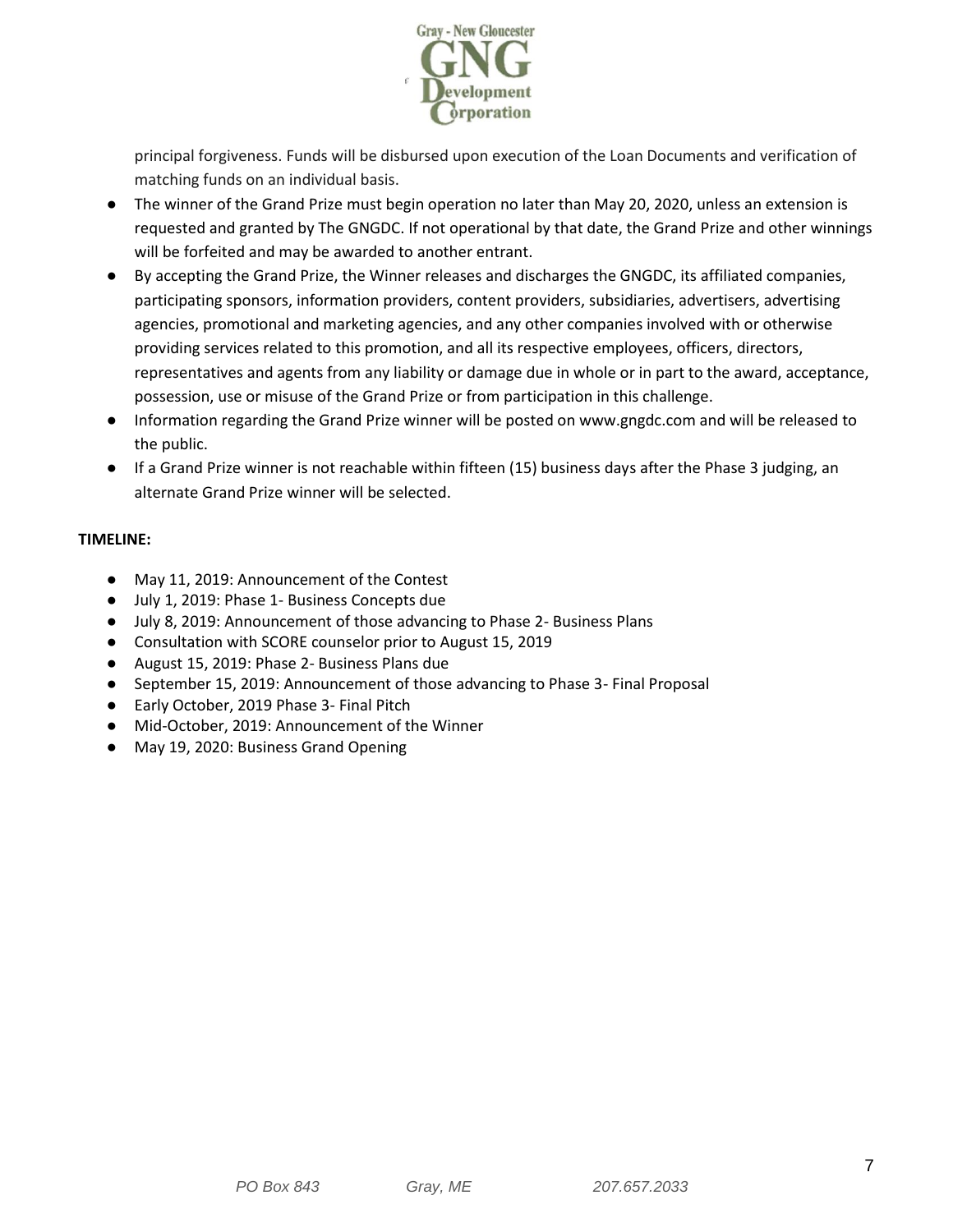

# **GNGDC Grow GNG Competition – Submission Form**

Please complete this form and attach along with your 2-page maximum business "pitch" as described on page 4 in this packet. Your digital copy may not exceed 20 megabytes. File submissions larger than 20 megabytes will be disqualified.

Date: \_\_\_\_\_\_\_\_\_\_\_\_\_\_\_\_\_\_\_\_\_\_ 1. Business Concept/Name of Business: \_\_\_\_\_\_\_\_\_\_\_\_\_\_\_\_\_\_\_\_\_\_\_\_\_\_\_\_\_\_\_\_\_\_\_\_\_\_\_\_\_\_\_\_\_\_\_\_\_\_\_

2. Is this:

|  | $\Box$ an expansion of a current business $\Box$ a new business idea $\Box$ a relocation from another municipality |
|--|--------------------------------------------------------------------------------------------------------------------|
|  |                                                                                                                    |

By completing the information and signing below, I attest that I have read the competition rules, timeline, and eligibility requirements, and that all information provided in this application and the attached 1-2-page business pitch is true and accurate. **If a team, each applicant must sign and date.**

Name(s) (include all members if a team):

| Name             | Address |  |
|------------------|---------|--|
| Phone            | Email   |  |
| DL#              | SS#     |  |
| Signature / Date |         |  |
| Name             | Address |  |
| Phone            | Email   |  |
| DL#              | SS#     |  |
| Signature / Date |         |  |
| Name             | Address |  |
| Phone            | Email   |  |
| DL#              | SS#     |  |
| Signature / Date |         |  |
| Name             | Address |  |
| Phone            | Email   |  |
| DL#              | SS#     |  |
| Signature / Date |         |  |
| Name             | Address |  |
| Phone            | Email   |  |
| DL#              | SS#     |  |